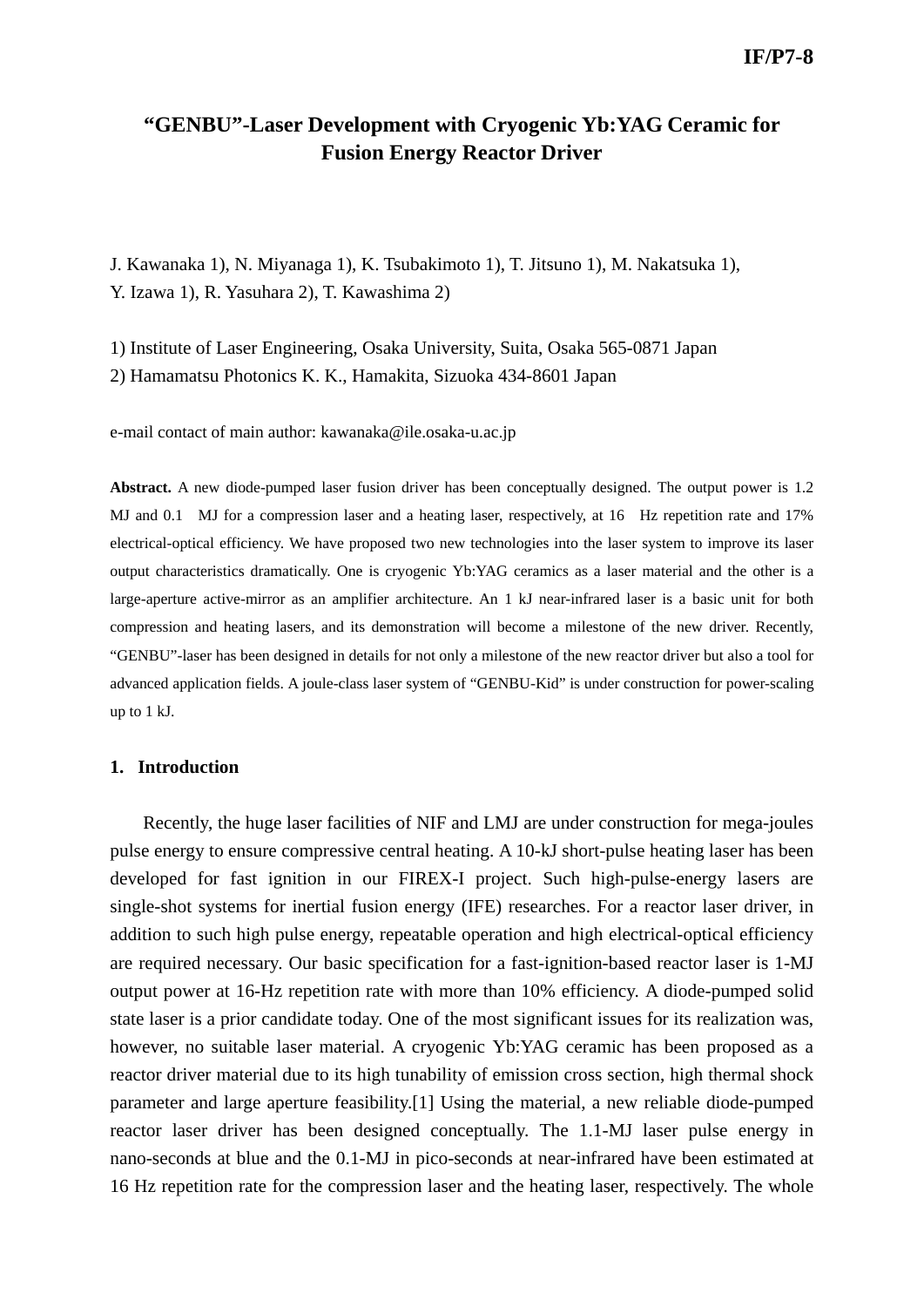efficiency is 17%.[2] Also, an amplification scheme of large-aperture active-mirror has been adopted and unique polygonal main amplifier modules reduces the volume size to less than  $3000 \text{--} \text{m}^3$ . Another advantage of the active mirror is efficient axial conductive cooling, which results in dramatic reduction of laser wavefront distortion. Easy power-scaling of the active mirror is also attractive. Both compression and heating lasers are generated from a 2.5-MJ nano-seconds laser at 1 μm wavelength. The infrared laser consists of forty 8x8-segmented beams. A segmented disk unit supplies an 1 kJ pulse energy, which become a milestone of the new reactor driver development.

On the other hand, in the last few years, the advanced application fields with high power lasers except the IFE research were investigated such as neutron source, ion-beam cancer therapy, positron emission tomography (PET), then the next laser technologies were discussed.[3] As a result, it was concluded that the next laser system should be based on combining an advanced high-power laser technology with an advanced ultra-short pulse laser technology. A "GENBU (**G**eneration of **EN**ergetic **B**eam **U**ltimate)" laser has been conceptually designed for not only laser fusion reactor driver but also the industrial applications. Some laser specifications are, therefore, over those of the reactor driver and improve reliability for the driver more. A joule-class laser system of "GENBU-Kid" is under construction as the first step of the "GENBU"-laser development.

### **2. Conceptual Design of "GENBU"-Laser**

Considering our investigation for the high power laser applications and the recent status of the inertial fusion energy (IFE) reactor driver developments, two goals were set for the next generation of the high power laser development as follows.

(1) Pico-seconds, kilo-joules laser (main laser)

pulse energy  $\sim 1$  kJ, pulse duration 50 $\sim$ 100 ps, repetition rate 100 Hz

- (2) Femto-seconds, peta-watts laser (OPCPA laser)
	- pulse energy 30 J, pulse duration 5~10 fs, repetition rate 100 Hz, peak power > 1 PW, intensity at focusing point > 2 x  $10^{21}$  W/cm<sup>2</sup>

The "GENBU"-laser has been conceptually designed to satisfy these goals and consists of two laser systems, a main laser and an ultrashort pulse laser, shown in fig. 1. The main laser is a diode-pumped solid-state laser with high pulse energy, high efficiency, compact system size, long operation lifetime, less maintenance and easy operation. The main laser is also used as the pump source of the ultrashort pulse laser. In the ultrashort pulse laser, an optical parameteric chirped-pulse amplification (OPCPA) technique is used rather than a Ti:sapphire amplifier CPA due to wide spectral range, less thermal loading, high contrast and easy optical construction.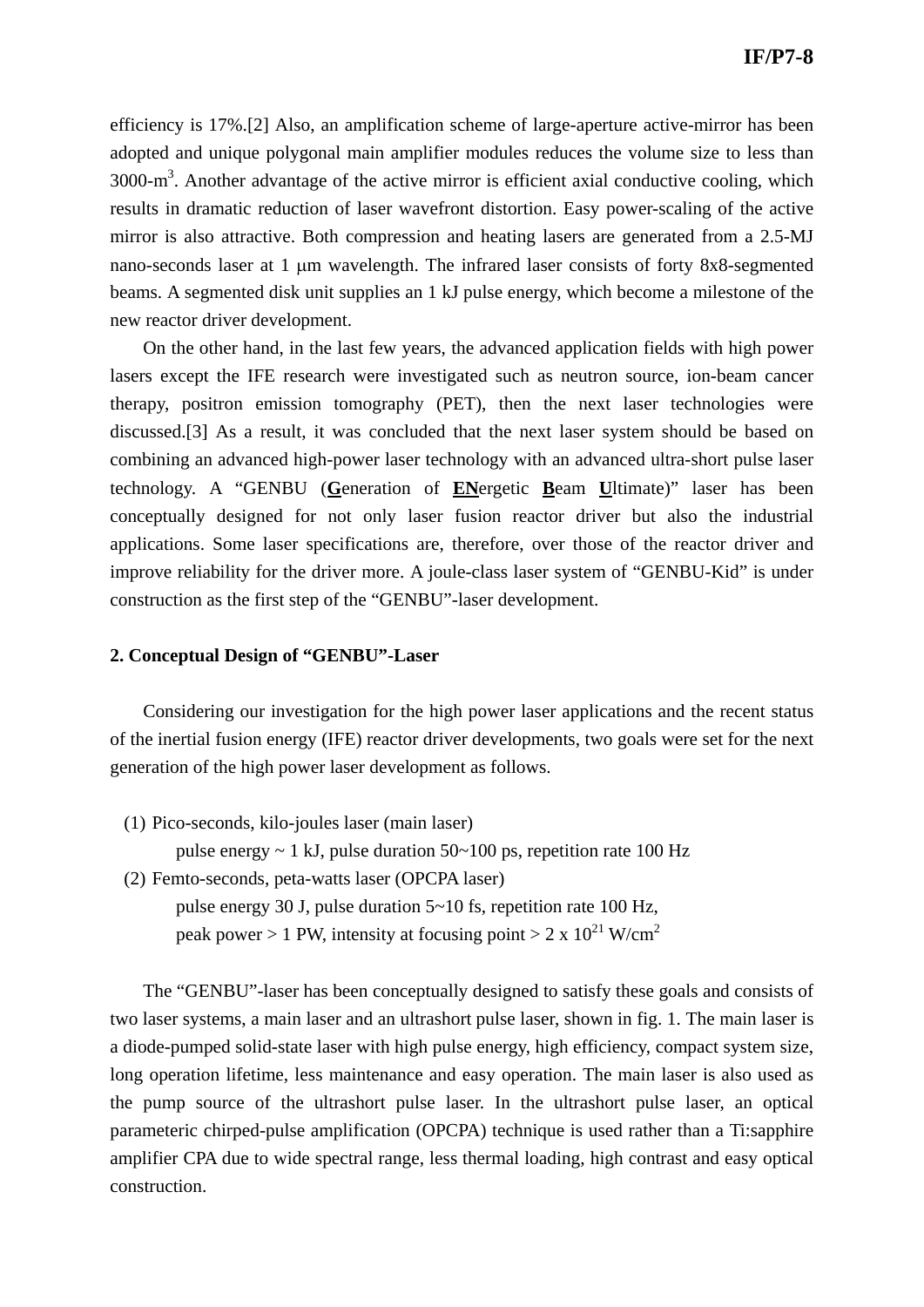The main laser generates an 1-kJ output pulse energy with 100-Hz repetition rate, which is a milestone of the new IFE reactor driver developments. The chirped pulse amplification (CPA) is used for pico-seconds amplification because of the easy energy extraction without optics damages and the high energy fluence operation for reducing a material aperture size.

One of the important issues in the OPCPA laser is to syncronize the seed pulse and the pump pulse. The femtosecond oscillator is the same as that of the main laser. A coherent white light is generated by irradiating a sapphire plate with femto-second pulses and is temporally stretched to 8 ps. By using three OPCPA stages with two BBO crystals and a DKDP crystal, the peak power of peta-watts are obtained in 5~50-fs pulses. The whole size of the "GENBU" laser is 12m x 6m.



**OPCPA Laser** 

*Fig. 1 Systematic diagram of the "GENBU"-laser.* 

#### **3. Cryogenic Yb:YAG Ceramic**

In realizing the "GENBU"-laser, the most significant issue is to find out a laser material which enables both high pulse energy and high repetition rate. The requirements for the laser material are as follows.

- (1) High energy storage capability (high saturation fluence)
- (2) High thermal toughness (high thermal shock parameter, high thermal conductivity etc.)
- (3) Acceptance of a large aperture beam size
- (4) Strong absorption at high-power diode emission wavelength

The ytterbium-doped laser materials almost satisfied these requirements. Yb:YAG ceramic[4] is attractive especially in thermal toughness, large aperture beam size and proper absorption spectra. The saturation fluence is a little higher than that of the typical damage threshold of anti-reflection coating (10 J/cm<sup>2</sup>  $\omega$  1ns), which results in less energy extraction efficiency. By changing the Yb:YAG temperature, the saturation fluence can be controlled.[5] Additional dramatic improvements at low temperature are to improve the characteristics of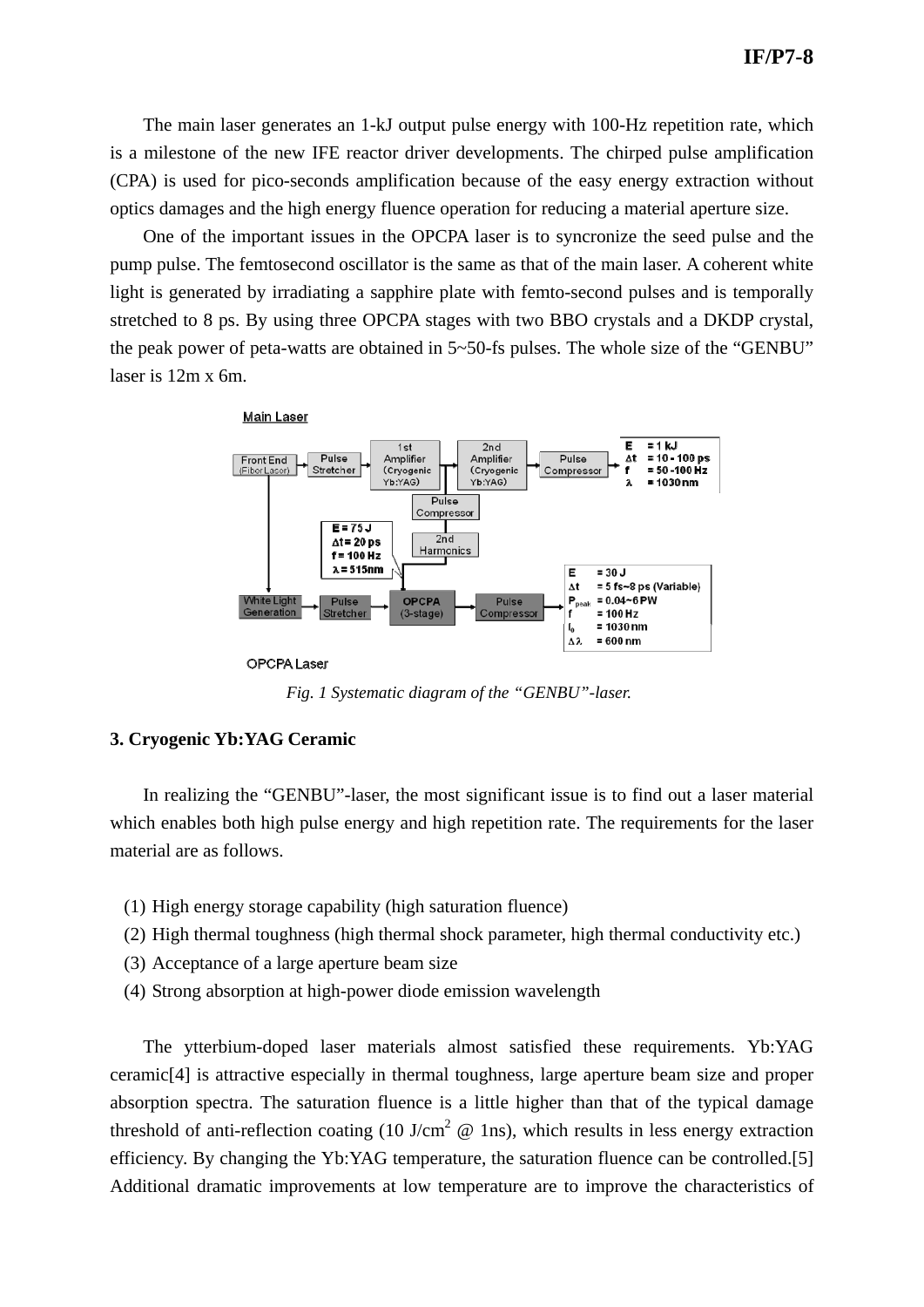the thermal conductivity, thermal expansion and thermal refractive index change.[6,7] Then, at low temperatures, re-absorption of Yb:YAG due to quasi-three-level laser system is reduced, which leads to high gain at a low pump intensity.

#### **4. Main Laser Design**

The specifications of the main laser are shown for 100-J and 1-kJ system in Table 1. The laser material is a cryogenic Yb:YAG ceramic and the laser wavelength is 1030 nm. The pulse duration is several ten pico-seconds and the repetition rate is 100 Hz. The front-end is a fiber system to obtain high operation stability. A mode-lock fiber oscillator generates 30-fs pulses and a pulse picker with a combination of a pockels cell and polarizers reduces the repetition rate to 100 Hz. A fiber stretcher expands the pulse duration from 30 fs to 1 ns. The pulses are then amplified to several milli-joules with a large-mode-area (LMA) fiber amplifier. Then, the pulses are temporally stretched again to 3-ns with a grating pair, and are amplified to 200 J with a pre-amplifier and a power amplifier, both of which use cryogenic Yb:YAG ceramics in an active mirror architechture. A rough image of the 200-J first main amplifier is shown in Fig. 2. A seed pulse is amplified via four active mirrors and reflected for the second pass by a deformable mirror to compensate its wavefront distortion. A Pockels cell is used to prevent spontaneous emission from amplifying. The amplified laser energy is 200 J with a 104-mm beam diameter. The second amplifier with seven active mirrors gives 2 kJ with a 326-mm diameter. After the pulse compressor, a 10~100-ps pulse is obtained with an output energy of 1 kJ. The main laser is also used as a pump source for the OPCPA laser. A 200-J laser pulse is extracted after the first main amplification, and by using a pulse compressor and a frequency converter, a 75-J green laser is generated in 20 ps. The size is compact at 1-m x 0.7-m. Excluding electric power and cooling units, the size for the whole laser system with 1 kJ at pico-seconds is laboratory size at 12-m x 6-m.

The laser material temperature is distingushed as  $(1) < 100K$ ,  $(2) 100~160 K$ ,  $(3) 160~200 K$ ,  $(4)$  > 200 K. Over 200 K, the re-absorption of Yb:YAG due to quasi-three-level laser system is significant, and a high pump intensity of several ten  $kW/cm<sup>2</sup>$  is necessary for a laser gain. Below 100 K, the Yb:YAG operates as a four-level laser material, resulting in an efficient laser operation. A fluorinert is useful as a refrigerator between 160 K and 200 K. There are no refrigerator between 100 K and 160 K. By decreasing the temperature, efficient laser operation becomes easier. The overall efficiency is, however, decreasing due to less efficiency of the cooling unit for Yb:YAG and vice versa. The overall efficiency in (3) is higher than that in (1) now. Considering the improvements in cooling technologies and refregerators in the future,  $(1)$  < 100 K is choosen. Damage threshold of the anti-reflection coat of Yb:YAG was assumed at 2 J/ $\text{cm}^2$  under considering an interference with incident and reflected beams. The small signal gain was calculated at  $g_0L < 3$ . The pump intensity was about 2 kW/cm<sup>2</sup> based on our experimantal data, which was comparable to the averaged surface intensity of stack laser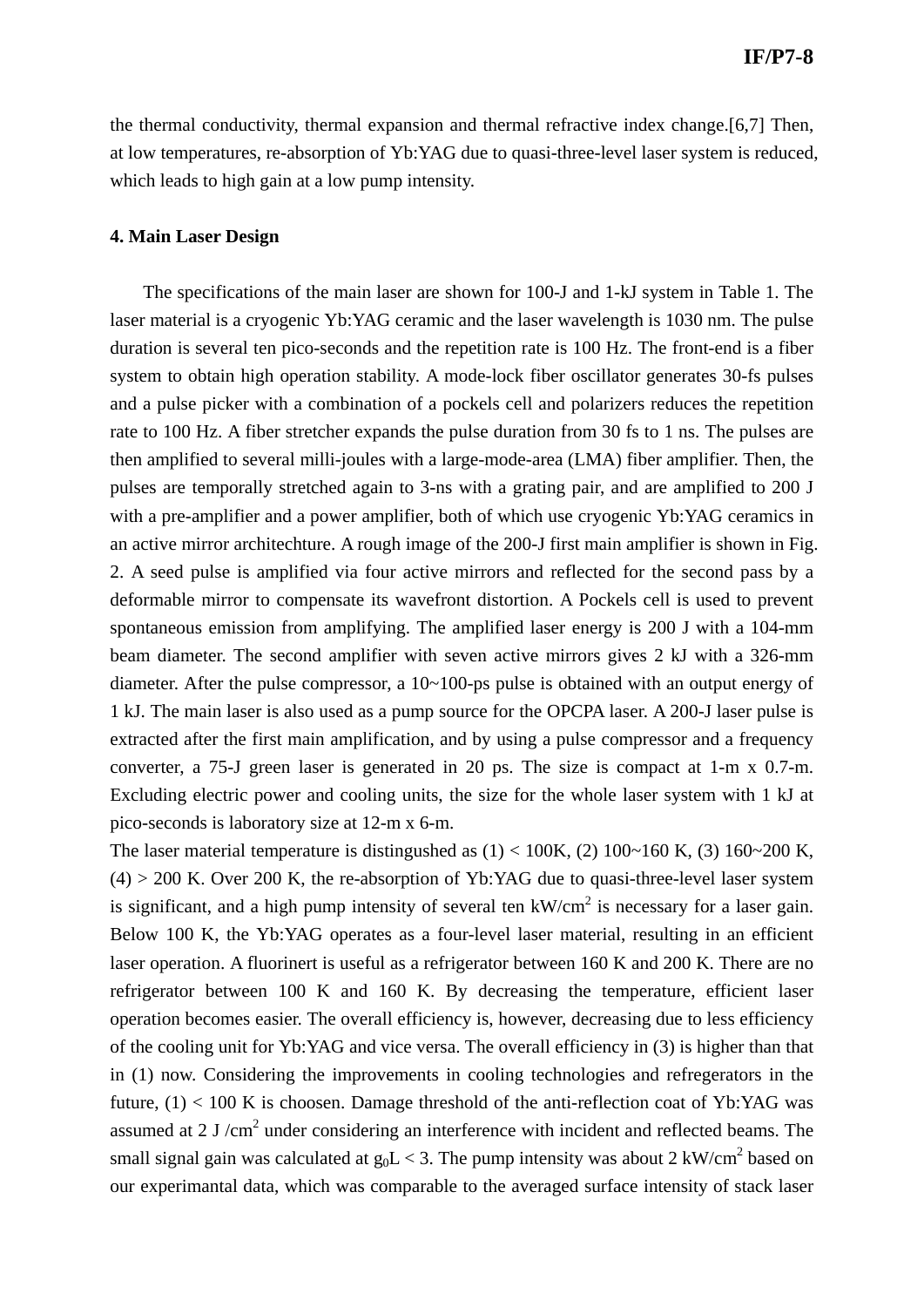diodes. The temperature rise of the Yb:YAG is theoretically calculated when the pump intensity is 1.7 kW/cm<sup>2</sup>. The four-level laser system is maintained for a thick disk of 20 mm when the heat sink temperature is 50 K, shown in fig. 3.

|                         | 100 J-system          | 1 kJ-system              |
|-------------------------|-----------------------|--------------------------|
| Wavelength              | IR(1030 nm)           |                          |
| Pulse energy            | 100J                  | 1 kJ                     |
| Pulse duration          | 20 <sub>ps</sub>      | $10 \sim 100 \text{ ps}$ |
| Beam number             |                       |                          |
| <b>Repetition rate</b>  | 100                   |                          |
| Efficiency              | >0.03                 |                          |
| Laser material          | Cooled Yb:YAG ceramic |                          |
| Amplifier architechture | Active mirror         |                          |

*Table 1 Basic specification of main laser.* 



*Fig. 2 Brief design of a 200-J main amplifier of "GENBU"-main-laser.* 



*Fig. 3 Brief design of a 200-J main amplifier of "GENBU"-main-laser.* 

The total electric power is estimated to be 1.7 MW for 1 kJ, ps-system. The overall efficiency is 5.8%, which is improved with a magnitude of more than one order compared with an existing flashlamp-pumped kJ-laser system. The electric power required for laser operation and over all efficiency are shown in table 3. Most of the electric power is consumed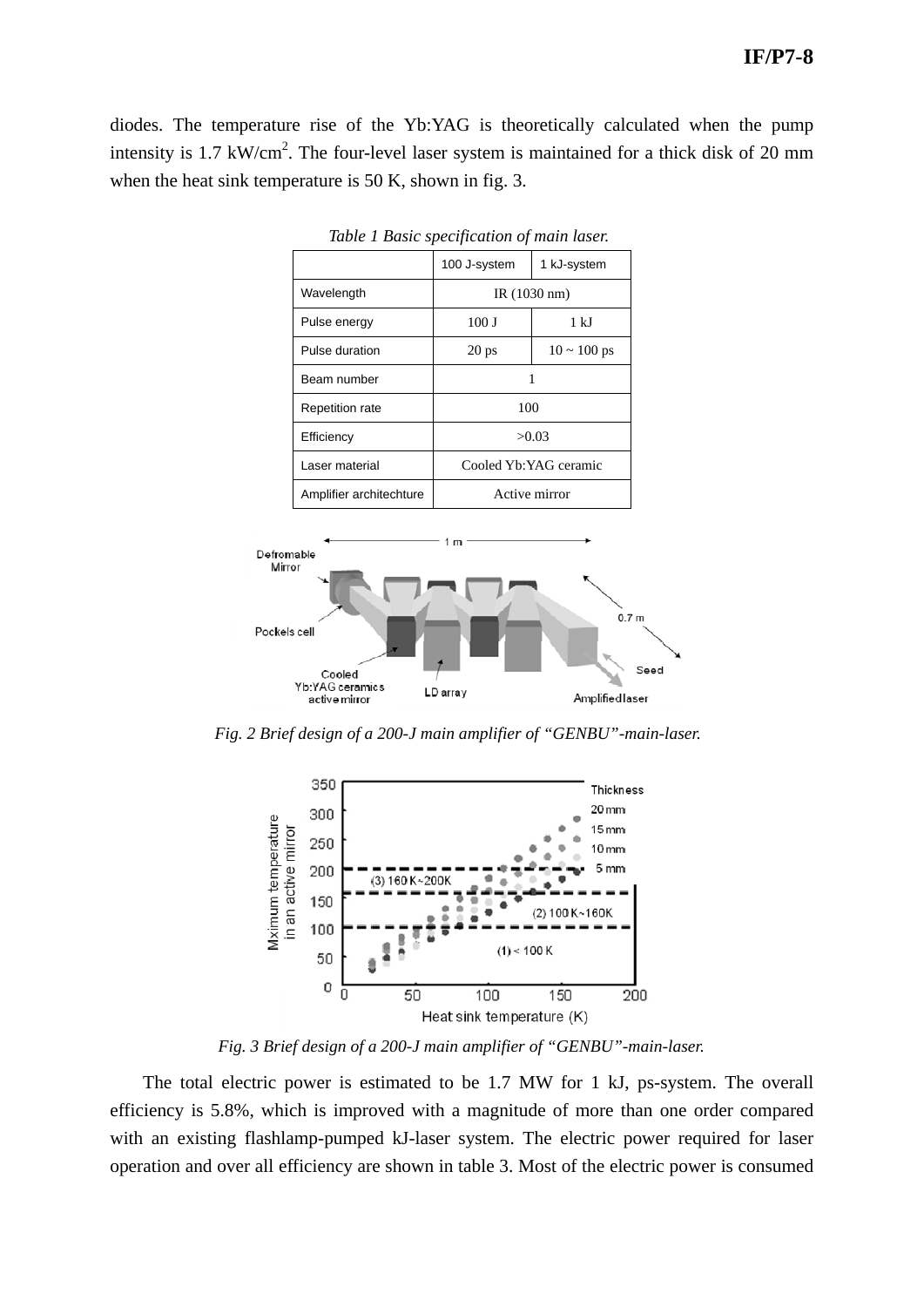by the main amplifier. The electric power for cooling the laser diodes is comparable with that for cooling Yb:YAG. The whole system costs about 20 million dollars under our hopeful expectation, especially, concerning mass effect of laser diodes.

| <u>Laser output</u>                              |       |
|--------------------------------------------------|-------|
| Pulse energy (J)                                 | 1000  |
| Repetition rate (Hz)                             | 100   |
| Average power (W)                                | 100   |
| <b>Electric power</b>                            |       |
| Electric input of main amp. pumping $(kW)$       | 1010  |
| Electric power for material cooling (kW)         | 323   |
| Electric power for diode cooling (kW)            | 404   |
| Total electric power for main amp. (plug) $(kW)$ | 1737  |
| <b>Efficiency</b>                                |       |
| Electrical - laser power conversion efficiency   | 0.058 |

*Table 3 Electric power required for laser operation and overall efficiency.* 

The average power at a high pulse energy of 1 kJ and a high repetition rate of 100 Hz is about four orders higher than commercial lasers. There are various issues to be settled. The most significant issues are various kinds of large aperture optics and their thermal problems such like a Pockels cell, a Faraday rotator, a deformable mirror, a grating and so on. An advanced coating technology for high damage strength reduces the requirements of large aperture by high energy fluence operation. For the laser material, the characteristics of the coating at low temperature should be evaluated. Increasing the brightness of the laser diodes gives us the possibilities for reducing the system size and improving the operation stability. The efficient cryostat will help the overall efficiency and the system size.

## **3. Laser Demonstration : "GENBU"-Kid**

1 J, 100 Hz laser of "GENBU-Kid" is under construction as a pre-amplifier of "GENBU"-laser. "GENBU-Kid" is a MOPA system, which consists of a fiber oscillator with pulse shaping optics, a Yb:YAG regenerative amplifier and a Yb:YAG main amplifier. Both the regenerative amplifier and the main amplifier uses cryogenic Yb:YAG active mirror.

By the aid of a pockels cell and 2 crossed polarizers, the laser output from a CW fiber oscillator was sliced with 10 ns pulse duration and a repetition rate of 100 Hz. The produced 10ns pulses were then amplified up to several milli-joules using thirty round trips of the regenerative amplifier arrangement. A folding caivity length is long at 4.9 m due to avoiding laser pulse overlap on the active mirror. The regenerative amplifier had a compact size of 0.8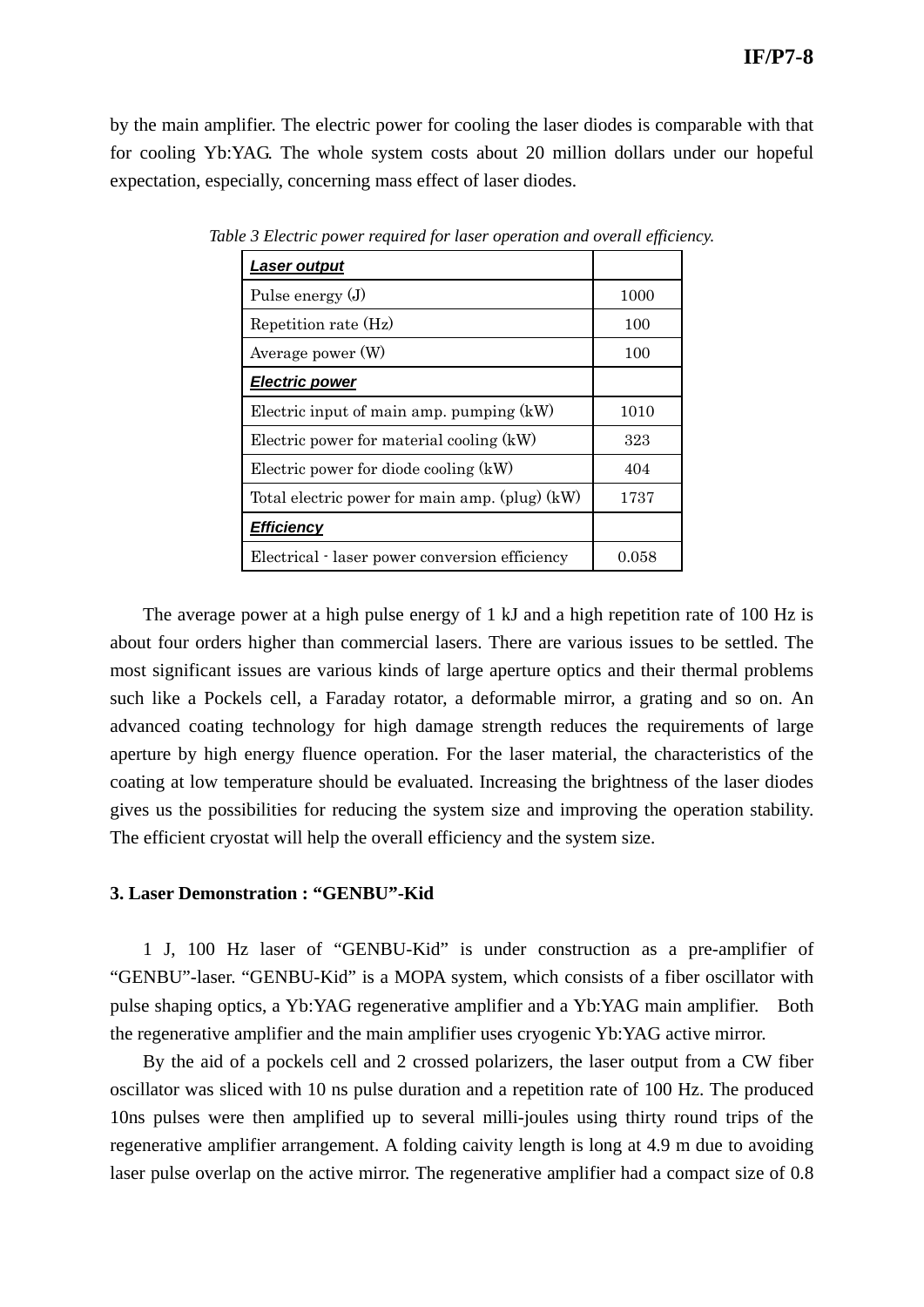m x 1.2 m in spite of the long cavity length. The laser material was a 10 x 10 x 2mm 9.8% doped Yb:YAG ceramic used in an active mirror arrangement. One surface was HR-coated for both 1030nm and 940nm, and its other surface was uncoated. It was mounted on a copper holder with 100 µm thickness indium foil and was directly cooled with liquid nitrogen. The pump source was a 140 W fibre-coupled laser diode with a pump duration of 1000 µs. The obtained pulse energy was 4.7 mJ at maximum. The pulse energy was saturated over 85 mJ input power due to a amplified spontaneous emission. The optical efficiency was as low as 4% due to a poor spatial beam coupling between pump laser and amplified laser. Using a thinner Yb:YAG, it will be improved.

The main amplifier system had an end-pumped four pass arrangement as shown in Fig 4. A large-aperture active mirror is under preparation and a rod type was used. The 12 mm diameter, 6.6 mm length 5 at. %. Yb:YAG rod was sandwiched between two copper plates with its end faces and was conductively cooled with the plates which has a liquid nitrogen inside. To improve the thermal contact between the copper plates and the laser crystal 100µm indium foil was used. The end faces of the laser material were both AR coated and pumped by two 2.5kW fiber coupled laser diodes with pump duration of 700 µs. The emission outputs from both diodes were focused so that their waist over the length of the crystal was 4mm in diameter.

The amplified pulse energy was measured with respect to the diode current for a seed pulse input energy of 2.4 mJ as shown in fig.5. The saturation over a diode current of 20 Amperes was attributed to parasitic oscillation loss. The amplified energy increased again around a diode current of 30 Amperes, which was credited to an improvement to the spatial mode coupling between the pump area and the amplfied beam by a thermal lensing effect. At further diode input energies, the spatial coupling moved away from the optimum and the output energy decreased. The spatial beam quality was good due to axial thermal synmetry. The pulse duration decreased to 7 ns from 10 ns. Using several active mirrors arrangement, parasitic oscillation will be prevented, thermal lensing will reduce and the spatial mode coupling will be improved.



*Fig. 4 Schematic diagram of a four-pass amplifier*